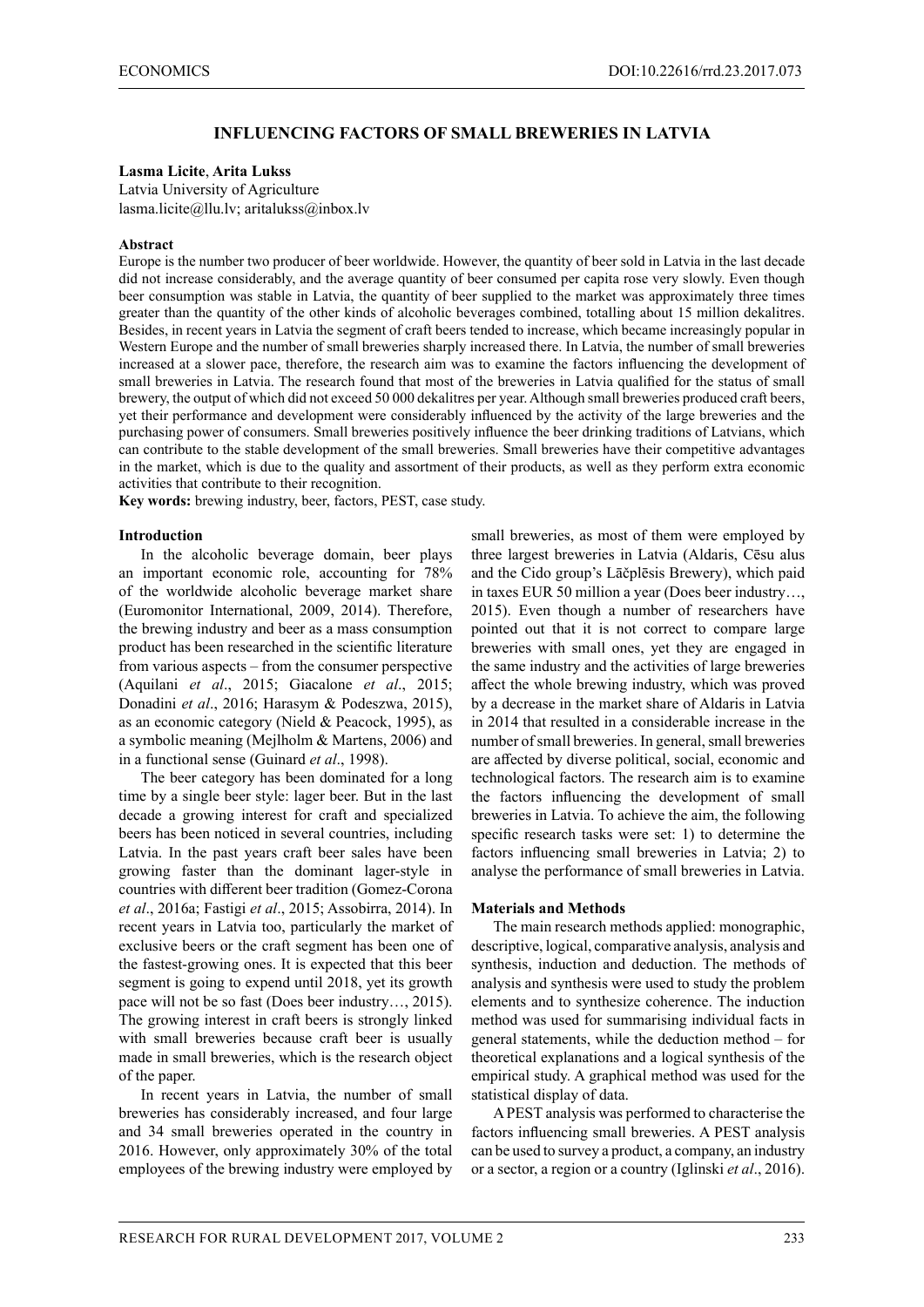This analysis provides more information about the political, economic, social and technological situation of the small breweries. Using a PEST analysis helps to understand various macro environmental factors that need to be taken into consideration when determining the decline or growth of a particular market.

To examine the experience of small breweries in Latvia, a case study was employed, as this method ensured a detailed examination of the situation (Stake, 1995; Yin, 2013; Bryman, 2008), including the performance of the small breweries.

A statistical data analysis was performed for the period 2010 – 2015, while a case study employed data for 2015. The research was based on the analysis of information published by the State Revenue Service's reports on trade in excised goods, Lursoft data and the scientific literature.

## **Results and Discussion**

### *PEST analysis of the factors influencing small breweries*

*Political factors.* In Latvia, the status of small brewery is granted in accordance with Cabinet Regulation No 956 'Procedures by which the Status of an Independent Small Brewery is Granted and the Rate of Excise Duty is Applied to Beer Produced by Independent Small Breweries' (adopted on 13 December 2005). After an application is submitted to the State Revenue Service, a small brewery is granted the status of an independent small brewery and a relevant certificate if its output of beer in the previous calendar year was less than 50 000 hectolitres. Small breweries are taxed at a two times lower excise tax rate only for their first million litres of beer produced. Based on this criterion, almost all the breweries in Latvia are small ones; there are a number of breweries whose products are seen on the shelves of supermarkets, as the minimum quantity to be supplied is very large. This means that both those breweries whose output is actually low and those whose products are broadly available on the shelves of supermarkets qualify for the status of small brewery. It signifies that the term small brewery has a broad interpretation, and it is useful to introduce the status of micro-brewery in Latvia. This may be justified by the fact that those home breweries that want to enter the market and produce interesting products in respect to taste and sell the products in small quantities have to undergo the same bureaucratic procedures as those breweries whose products are available on the shelves of almost all supermarkets.

In view of the fact that beer is a food product, the operation of breweries is regulated by legal acts on food production, food safety and the handling of food: the Law on the Safety of Goods and Services (adopted on 7 April 2004), the Requirements for

Food Quality Schemes and the Procedures of their Introduction, Operation, Supervision and Control (adopted on 12 August 2004), the Law on the Supervision of the Handling of Food (adopted on 19 February 1998) and the Procedure of Training Persons Engaged in the Handling of Food in Food Hygiene (adopted on 29 September 2015). The measures prescribed by the legal acts often hinder production, as the risks referred to in the acts are not attributable to beer production.

As regards the effects of the legal acts on breweries, one has to note that the breweries are significantly influenced by the legal acts that regulate the promotion of a product in the market, including the Law on Electronic Mass Media (adopted on 12 July 2010), which sets restrictions on audio and visual commercial advertising with regard to alcoholic beverages. Section 5 of the Advertising Law (adopted on 20 December 1999) provides that it is prohibited to use children in advertising alcoholic beverages as well as address such advertisements to children. However, the greatest restrictions on advertising and promoting alcoholic beverages are set by Sections 10 and 11 of the Handling of Alcoholic Beverages Law (adopted on 22 April 2004), which strictly limit the information included in alcoholic beverage advertisements and set general restrictions on advertising.

*Economic factors.* The brewing industry is considerably influenced by the number of competitors and their activity in the market. Four large breweries prevail in Latvia's brewing industry, and there are 34 breweries that are granted the status of small brewery. According to the State Revenue Service reports on trade in excised goods, the largest numbers of founded small breweries (since 1992 when the first brewery was founded in Latvia) have been reported in 2014 and 2015, which was affected by the fact that the facility of Aldaris in Latvia was partially closed in 2014. Before it, Aldaris had a domestic market share of more than 30%, yet in 2014 the enterprise changed its strategy and moved the production of the cheapest beers to other Carlsberg Group facilities, retaining the production of exclusive beers in Latvia. Consequently, the market was entered by a number of new small breweries, thereby increasing the production and consumption of exclusive sorts of beer.

One can conclude that competition in the brewing industry may be viewed as positive, as it contributes to the diversity and quality of the products. In terms of quantity, small breweries cannot and directly do not compete with large ones, yet they seek to focus on unusual tastes and high quality, which is an essential determinant factor for consumers. According to scientific research studies too, consumers are paying more attention to quality and local production (Mejlholm & Martens, 2006).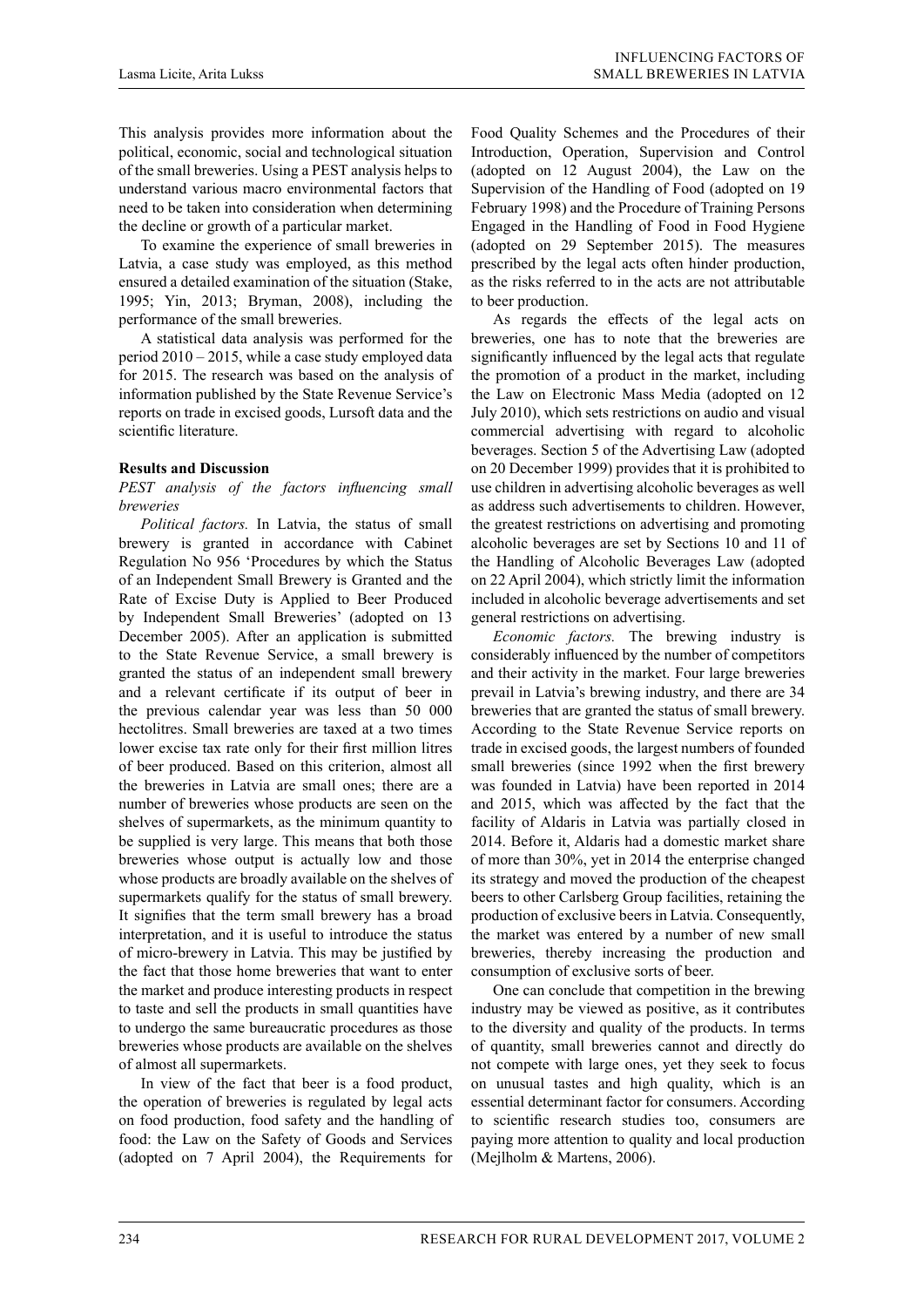According to the State Revenue Service reports on trade in excised goods, almost half of small breweries were concentrated in Riga region (12), which may be explained by the fact that the purchasing power of Riga region residents was higher as well as tourism was more developed in Riga. This means that the purchasing power and standard of living of the population can significantly influence the situation in the brewing industry, as the price of products produced by small breweries, compared with large ones, is higher. A market study conducted by the brewery Aldaris and independent experts "Does the beer industry have a future in Latvia" forecasts that in the nearest years the beer industry in Latvia is going until 2018; however, if the standard of living rises, 2015). consumers increasingly prefer higher quality beers (Does beer industry…, 2015).

At the initial phase of development of small consumer behaviours are breweries, their availability of finances is limited, as (Does beer industry..., 2015). equipment for beer production is not cheap, and banks One can conclude that beer traditions and beer participants to acquire European funding.

*Social factors.* Although food choices do not change fast (Riet *et al.*, 2011), food habits can evolve fact that beer is the most produced and consumed Gomez-Corona *et al.*, 2011), boot mones can every the dial over is the most produced and consumed (Gomez-Corona *et al.*, 2016). Nowadays, individuals alcoholic beverage in Latvia. The quantity of the contract colonia of the culture of tasting the substitution of the market is about three times improve their understanding of the culture of tasting beer supplied to the market is about three times beers, traditions as well as matching beer to food. greater than the quantity of all the other alcoholic Individuals increasingly comprehend and appreciate beverages combined. In the period  $2011 - 2015$ , new and interesting tastes. Such a trend stimulates the consumption of alcoholic beverages has not beer makers to experiment with new tastes and create new, exclusive products. This may be considered to be dekalitres a year (Figure 1). an advantage of small breweries, compared with large The indicator 'beer supplied to the market in ones, as the small breweries can offer an exclusive Latvia'sho beer produced in small quantities, creating a feeling that there is no overproduction in the market. Besides, as found by scientists, individuals aged 21-30 are interested in exploring new beer tastes and willing total consumption of alcoholic beverages in Latvia. beer makers to experiment with new tastes and create considerably changed, totalling about 15 million that there is no overproduction in the market. Besides, to the market in Latvia after the excise tax being paid. as found by scientists, individuals aged 21-30 are One can find that beer accounts for about 75% of the oppose the market studies of the culture of tasking over supplied to the market is about three thirds

to stagnate with the market size decreasing by  $2.6\%$  of Premium beers would slightly decrease or remain 2011). It means that the demand for beer is affected by beer tastes and quality, which become a more essential factor than the price. At the same time, however, there are opposite opinions, i.e. the market study of the brewery Aldaris and independent experts found that in Latvia only 17% of all craft beer consumers were ready to try anything new, sometimes even something untypical of the classical understanding of beer. In Latvia's segment of classical craft beers, approximately 90 sorts of beers intensively compete for a quite small number of beer enjoyers. The market study showed that in the nearest three years, in terms of value, the segment of economic and strong beers would considerably decrease (-11.5%), the segment of Premium beers would slightly decrease or remain the same (-1%), while the segment of medium price onsumers increasingly prefer higher quality beers category (+15.5%) and craft beers (+12%) would (Does beer industry..., 2015). The considerably increase, which would be affected by consumer behaviours and consumption traditions (Does beer industry…, 2015).

are reluctant to finance this segment and it is difficult drinking culture and the diversity of beer tastes, for alcohol producers compared with other food sector in general, contribute to the demand for products One can conclude that beer traditions and beer drinking culture and the diversity of beer tastes, in general, contribute to the demand for products participants to acquire European funding. 
of small breweries (Gomez-Corona *et al.*, 2016a; Government and production in the market. The creating of the market correction of the market. Social factors. Although food choices do not Gomez-Corona *et al.*, 2016b). It is evidenced by the fact that beer is the most produced and consumed alcoholic beverage in Latvia. The quantity of beer supplied to the market is about three times greater than the quantity of all the other alcoholic beverages combined. In the period 2011 – 2015, the consumption of alcoholic beverages has not dekalitres a year (Figure 1).

to pay higher prices (Ascher, 2012; Brager & Greco, Even though the quantity of beer supplied to the The indicator 'beer supplied to the market in Latvia' shows the quantity of beer produced in Latvia eer produced in small quantities, creating a feeling and imported from other countries that was supplied total consumption of alcoholic beverages in Latvia. Even though the quantity of beer supplied to the



Beer supplied to the market in Latvia Alcoholic beverages produced in Latvia

Source: authors' construction based on SRS reports on trade in excised goods. Source: authors' construction based on SRS reports on trade in excised goods.

Figure 1. Alcoholic beverages consumed in Latvia in 2011 – 2015, mln. Dal. Figure 1. Alcoholic beverages consumed in Latvia in 2011 – 2015, mln. Dal.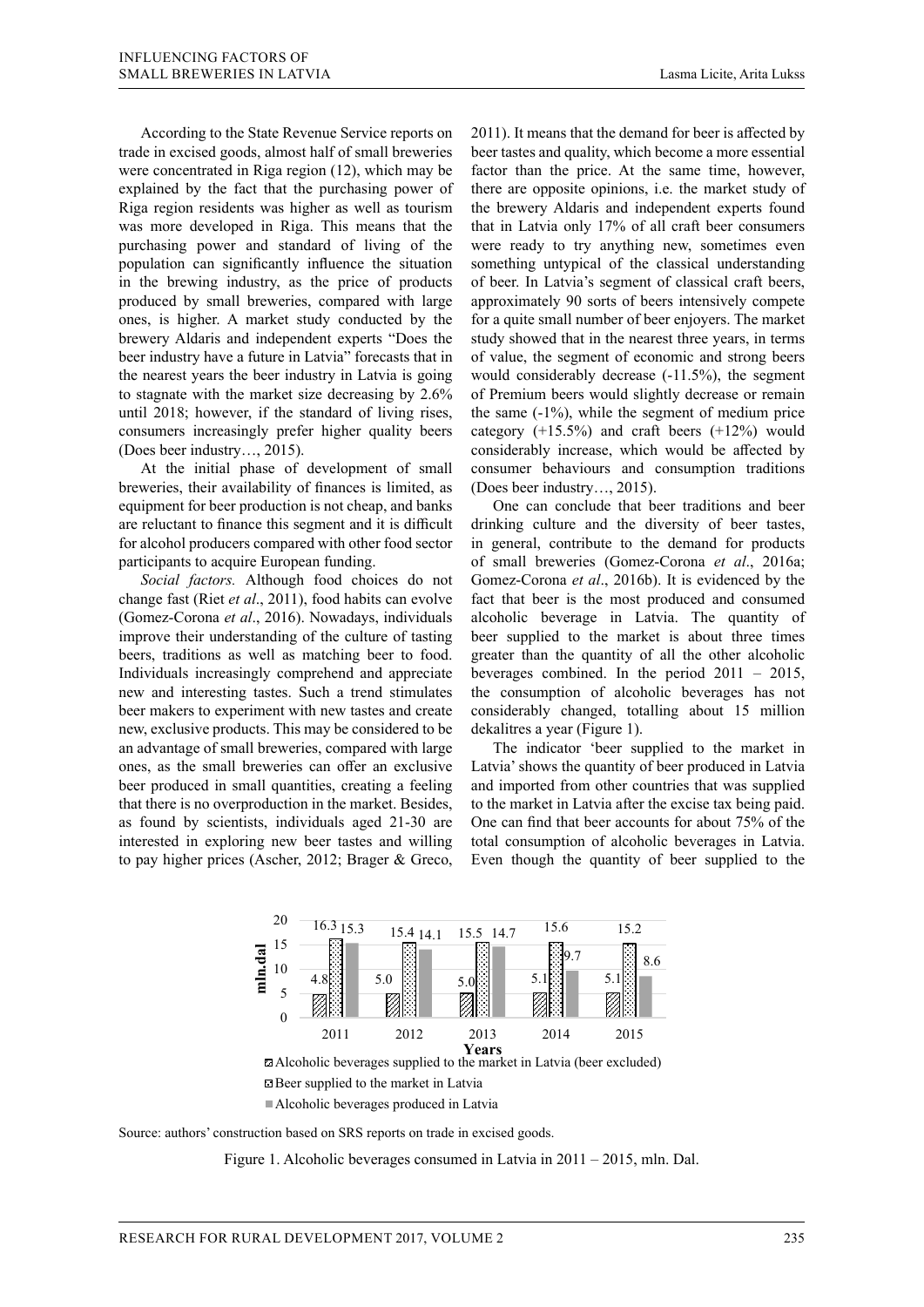market in Latvia has not significantly changed, due to the above-mentioned situation with Aldaris the output of beer has considerably changed in Latvia, which once more confirms the large market share of Aldaris in Latvia. Compared with 2013, the output of beer in Latvia in 2014 declined by 4.99 million dekalitres or 34.01%. In 2015 compared with 2014, too, the output of beer decreased in Latvia – by 1.12 million dekalitres or 11.57%. During two years after Aldaris partially closed its facility in Latvia, the output of beer in the country decreased by approximately 45% or 6.11 million dekalitres.

The development of small breweries was affected by the trend, which was observed in recent years, to support domestically produced products, which could positively contribute to the turnover of small breweries.

*Technological factors.* Technological progress as a whole positively affects the common environment in which small breweries operate. The technological development of beer production at large breweries means that it is possible to modernise the production process even more and produce the beer in larger quantities as well as to provide an expected quality of the product. Such a way of development, on the one hand, would increase the difference between industrially produced beer and the beer produced by small breweries, which would, in the eyes of consumers, assign an even higher value to the latter, as the beer produced by small breweries reminds and, in relation to production, is very similar to homemade beer. However, on the other hand, technological development and the introduction of innovations at small breweries promote the creation of new products

Table 1

| <b>Factors</b>         |                                                                    | Factor effects on the<br>situation |            |                                                                                                                                                                                                                                                                                                                                                |  |  |  |  |
|------------------------|--------------------------------------------------------------------|------------------------------------|------------|------------------------------------------------------------------------------------------------------------------------------------------------------------------------------------------------------------------------------------------------------------------------------------------------------------------------------------------------|--|--|--|--|
|                        |                                                                    | $+$                                |            | <b>Effects created by factors</b>                                                                                                                                                                                                                                                                                                              |  |  |  |  |
|                        |                                                                    | (positive)                         | (negative) |                                                                                                                                                                                                                                                                                                                                                |  |  |  |  |
| Political and<br>legal | Acquiring the status<br>of small brewery                           | effects                            |            | • The term small brewery is widely interpreted in Latvia, as<br>those home producers that want to enter the market and sell their                                                                                                                                                                                                              |  |  |  |  |
|                        | Excise tax                                                         | effect                             |            | products in small quantities have to undergo the same bureaucratic                                                                                                                                                                                                                                                                             |  |  |  |  |
|                        | Legal documents<br>limiting the<br>promotion of<br>products        |                                    | effect     | procedures as the breweries supplying their products to the market<br>in large quantities.<br>• Excise tax relief is applied to small breweries.<br>• Advertising and distributing alcoholic beverages are limited.                                                                                                                            |  |  |  |  |
| Economic               | Competition                                                        | significant effects                |            | • The more large breweries are in the market, the more saturated                                                                                                                                                                                                                                                                               |  |  |  |  |
|                        | Purchasing power<br>and standard<br>of living of the<br>population | significant effects                |            | the market is. However, at the same time, competition is viewed as<br>positive, as it contributes to the diversity and quality of products.<br>• The price of products of small breweries is higher than that of<br>large breweries. Therefore, with the standard of living rising,<br>consumers will increasingly prefer higher quality beer. |  |  |  |  |
|                        | Availability of<br>finances                                        |                                    | effect     | The availability of finances to buy equipment is limited, as banks<br>are reluctant to finance this segment and it is difficult for alcohol<br>producers to acquire European funding.                                                                                                                                                          |  |  |  |  |
|                        | Beer drinking<br>tradition                                         | effect                             |            | · Strong beer drinking traditions in summer and during the                                                                                                                                                                                                                                                                                     |  |  |  |  |
|                        | Demand for new<br>tastes                                           | significant effects                |            | midsummer festivities increase the consumption of beer.<br>• The wish of consumers to taste new products encourages<br>producers to consider expansion and broadening the assortment.                                                                                                                                                          |  |  |  |  |
| Social and cultural    | Support for<br>products produced<br>in Latvia                      | effect                             |            | However, a lot of consumers are not ready to experiment with beer<br>tastes.<br>• Support for domestic products can positively influence the sales<br>of small breweries.                                                                                                                                                                      |  |  |  |  |
| Techno-<br>logical     | Progress in<br>production<br>technology and<br>innovation          | effect                             |            | Technological progress and innovations introduced by small<br>breweries contribute to the development of new products.                                                                                                                                                                                                                         |  |  |  |  |

### **PEST analysis of the beer industry in Latvia**

Source: authors' construction.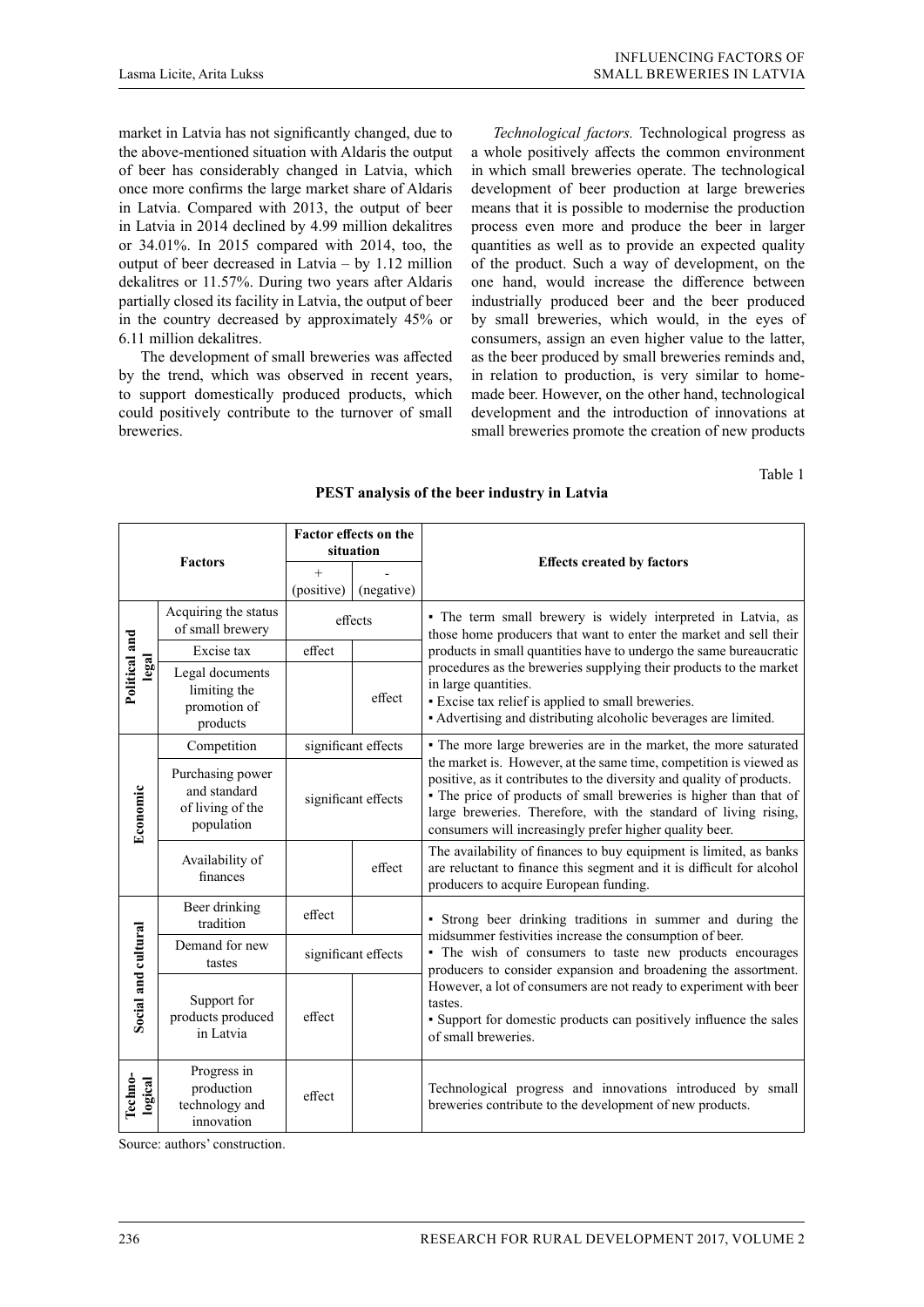Table 2

| <b>Indicators</b>                                                               | 'ECOS' Ltd | <b>'Odzienas</b><br>Pilsbrūzis' Ltd | 'Madonas Alus<br>Darītava' Ltd | 'Raiskuma labumu<br>darītava' Ltd |  |
|---------------------------------------------------------------------------------|------------|-------------------------------------|--------------------------------|-----------------------------------|--|
| Net turnover, EUR                                                               | 29973.00   | 6427.00                             | 30331.00                       | 42774.00                          |  |
| Excise tax paid, EUR                                                            | 1825.00    | 126.00                              | 2062.00                        | 1216.00                           |  |
| Net revenue, EUR                                                                | $-4235.00$ | 39308.00                            | $-26359.00$                    | 4735.00                           |  |
| Total tax revenue paid into the<br>consolidated government budget,<br>thou. EUR | 2.59       | $-3.21$                             | 2.81                           | $-5.98$                           |  |
| Lursoft rating                                                                  |            | 2.9                                 | 2.2.                           |                                   |  |

# **Economic performance characteristics of the enterprises selected for the case study in 2015**

Source: authors' construction based on Lursoft data and enterprise annual reports.

that would allow fulfilling the wishes of other consumers.

A PEST analysis of the factors influencing the performance of small breweries is presented in Table 1.

### *Performance of small breweries in Latvia*

In Latvia, every small brewery has a different history and production technology, different product specifics and packaging. Some small breweries produce also other kinds of products or services. A case study was done to better understand the experience of small breweries in Latvia. The case study selected four small breweries: 'Odzienas Pilsbrūzis' Ltd, 'Madonas Alus Darītava' Ltd, 'ECOS' Ltd and 'Raiskuma labumu darītava' Ltd to compare them according to the same criteria.

'Odzienas Pilsbrūzis' Ltd is a producer of beer and kvass located by the Odziena manor house in Plavinas municipality. Its advantage, compared with many other small breweries, is that it offers a number of halls for holding social events in the adjacent manor complex and a guest house with nine rooms for staying overnight. The enterprise is engaged in the production of a non-alcoholic beverage – kvass.

'ECOS' Ltd was registered in 2006 and was a wholesale intermediary for a broad assortment of goods until the brewery was built in 2014. The brewery produces 'Bursh' beer, which has become popular and has been in demand in Plavinas municipality, in its vicinity and in Riga region within two years after being on the market.

'Madonas Alus Darītava' Ltd produces 'Baudalu' beer in the centre of Madona town, and earned appreciation from industry professionals for the successful entry into the market and recognition in the brewing industry in 2016. At many shopping places, 'Baudalu' beer is placed along with 'Bursh' beer. The products of both 'ECOS' Ltd and 'Madonas Alus Darītava' Ltd took part in the project Latvian Craft Beer.

'Raiskuma labumu darītava' Ltd began producing its product in February of 2015, yet its recognition was earned within a short time. 'Raiskuma labumu darītava' Ltd also produces bread baked in an oven and smoked meat.

To perform an in-depth examination of the brewing industry, it is important to analyse the economic performance indicators of the enterprises selected for the case study. Since the first year for which data are available for all the breweries is 2015, the authors particularly analysed the indicators for this year in order to better comprehend the financial situation in the small breweries (Table 2).

In 2015, the largest net turnover was reported by 'Raiskuma labumu darītava' Ltd, which may be explained by the diverse activity of the enterprise, as it produced three different products. The smallest net turnover was posted by 'Odzienas Pilsbrūzis' Ltd, which may be explained by the specifics of the enterprise – it was less engaged in the production of products, as its key occupation was associated with the rental of premises. Even though 'Raiskuma labumu darītava' Ltd began selling its products only in 2015, its net turnover was 142% higher than that of 'ECOS' Ltd, which may be explained by its broader assortment.

The excise tax paid is one of the indicators that indicates the output of beer by an enterprise, as all the breweries are granted the status of an independent small brewery, and their payments for every 100 l of beer are equal. Based on this indicator, one can identify which breweries focus on beer production ('Madonas Alus Darītava' Ltd and 'ECOS' Ltd) and which are engaged in extra economic activities ('Odzienas Pilsbrūzis' Ltd and 'Raiskuma labumu darītava' Ltd). Their extra economic activities are indicated by the fact that they have a high net turnover ('Raiskuma labumu darītava' Ltd) and net revenue ('Odzienas Pilsbrūzis' Ltd and 'Raiskuma labumu darītava' Ltd) despite their small amounts of excise tax paid (i.e. a small quantity of beer produced). As told in an interview with the manager of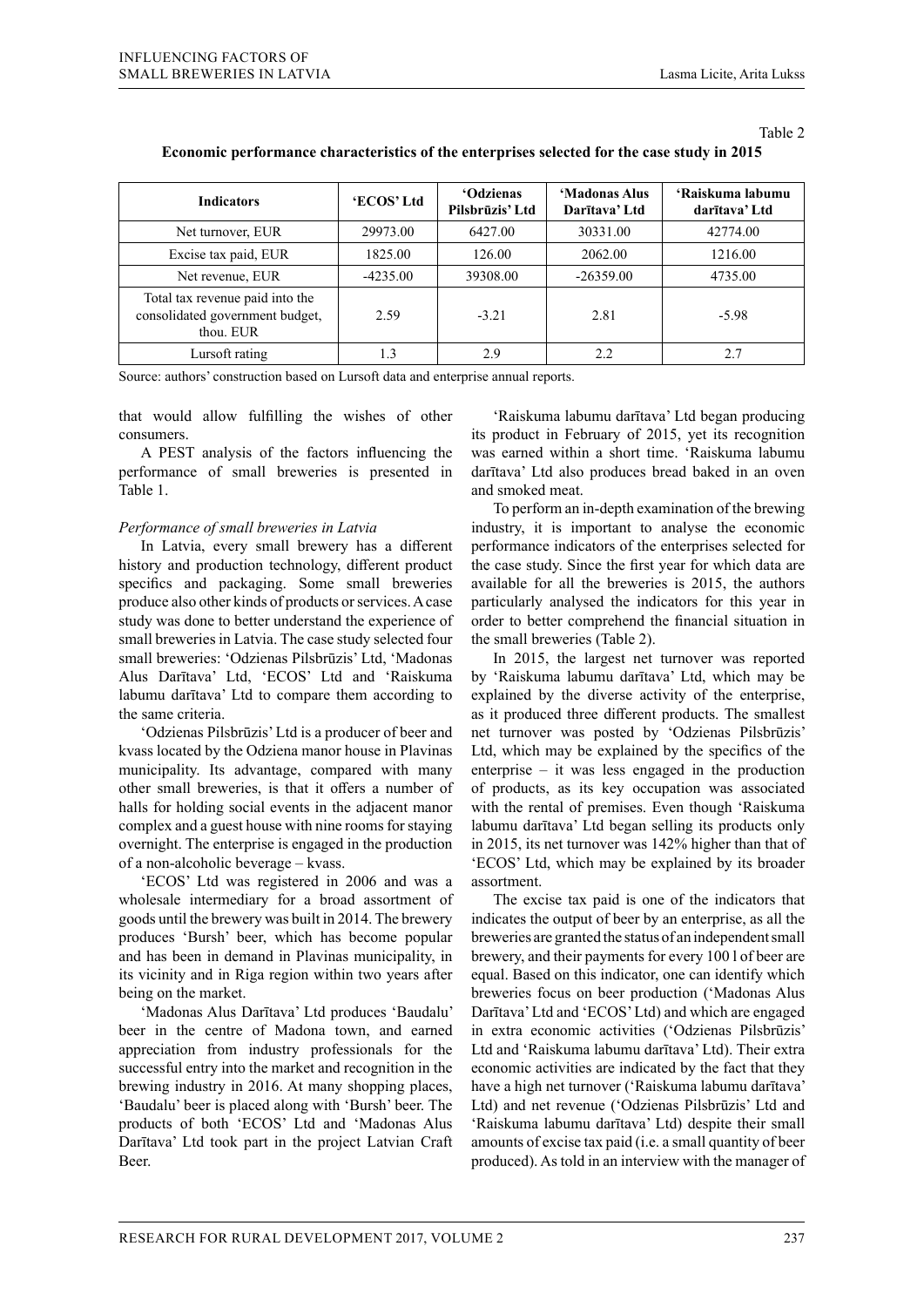the 'Bursh' brewery, Mārtiņs Daģis, 'even though the number of breweries has considerably risen in recent years, this niche is still free and there would be a place for at least the same number of small breweries. The most important thing is to create a tasty product; maybe there is no big need to seek differences from other products. At present, we produce only two sorts of beer and do not intend to expand the assortment'. He noted that they plan to engage in tourism activities too in future, using the potential of the location of the brewery – a nice farmstead. This may be justified by economic considerations, i.e. it is possible to enhance the competitiveness of small breweries by engaging in an extra economic activity.

The case study showed that 'Madonas Alus Darītava' Ltd and 'ECOS' Ltd suffered losses. Their financial reports revealed that 'ECOS' Ltd succeeded in reducing its losses, compared with 2014, by 43%, whereas 'Madonas Alus Darītava' Ltd had a 30% increase in its losses, compared with the previous year. The analysis of the increasing losses showed that the other production costs considerably rose during that year, which was due to selling its fixed assets. That is why the losses of 'ECOS' Ltd may be considered a positive fact, whereas the increasing losses of 'Madonas Alus Darītava' Ltd may not be linked with a deterioration in its economic performance.

A Lursoft rating is calculated employing six financial performance indicators: solvency, profit before taxes, liquidity, increase in turnover, return on equity and liabilities. The overall rating of an enterprise is an arithmetic mean between a rating in its industry and a rating among all the enterprises in the country. According to Lursoft, 'ECOS' Ltd had the lowest rating, which may be explained by the financial performance indicators that were not taken

into account in the calculations done by Lursoft, as a high weight in a rating was assigned to the enterprise's solvency, profit before taxes and liquidity ratio. Given all the financial performance indicators of the enterprise, one can conclude that none of the above-mentioned indicators included in the rating was positive for 'ECOS' Ltd, and the economic activity of the enterprise was unprofitable; therefore, the rating score was low. In contrast, 'Odzienas Pilsbrūzis' Ltd and 'Raiskuma labumu darītava' Ltd had the highest Lursoft ratings, which indicated the positive effects of their extra economic activities on their financial performance.

Given the enterprise analysis performed within the case study, further in the research, the competitiveness of the small breweries was compared according to subjectively selected key factors and their significance (Table 3). Only the factors with a weight ranging from 0.15 (less significant) to 0.3 (the most significant) were selected from the distribution of the key factors by significance. The factors of enterprise competitiveness were rated on a scale from 1 (very weak) to 9 (very strong). In the result, a brewery, the sum of whose scores was the highest, had the best position.

The diversity of products is the most significant key factor, as diverse products cover a more numerous target audience; consequently, it is possible to increase the number of customers. According to the competitiveness criterion, 'Raiskuma labumu darītava' Ltd had the highest rating score, as it produced diverse products there. The small brewery introduced a new product – a cherry beer cocktail, which was unique and none of the other breweries had anything like this; it also could reach another segment customers by own smoked meat and own baked bread, thereby popularising its products and

Table 3

| Key factors of           | Weight of key<br>factors | 'ECOS' Ltd       |                  | <b>'Odzienas</b><br>Pilsbrūzis' Ltd |       | 'Madonas Alus<br>Darītava' Ltd |       | 'Raiskuma labumu<br>darītava' Ltd |       |
|--------------------------|--------------------------|------------------|------------------|-------------------------------------|-------|--------------------------------|-------|-----------------------------------|-------|
| competitiveness          |                          | Score            | $2*3$            | Score                               | $2*5$ | Score                          | $2*7$ | Score                             | $2*9$ |
| $\mathcal{I}$ .          | $\overline{2}$ .         | $\mathfrak{Z}$ . | $\overline{4}$ . | 5.                                  | 6.    | 7 <sub>1</sub>                 | 8.    | 9.                                | 10.   |
| Diversity of<br>products | 0.3                      | 5                | 1.5              | 7                                   | 2.1   | 5                              | 1.5   | 9                                 | 2.7   |
| Tourism<br>opportunities | 0.15                     | 8                | 1.2              | 9                                   | 1.35  | 1                              | 0.15  | 5                                 | 0.75  |
| Extra services           | 0.2                      | $\overline{7}$   | 1.4              | 9                                   | 1.8   |                                | 0.2   |                                   | 0.2   |
| Financial<br>situation   | 0.2                      | 5                | -1<br>-1         | 9                                   | 1.8   | $\overline{c}$                 | 0.4   | 9                                 | 1.8   |
| Recognition              | 0.15                     | 7                | 1.05             | 9                                   | 1.35  | 3                              | 0.45  |                                   | 0.15  |
| <b>Total</b>             |                          | 32               | 6.15             | 70                                  | 8.4   | 12                             | 2.7   | 25                                | 5.6   |

**Competitiveness ratings of small breweries selected for the case study**

Source: authors' compilation.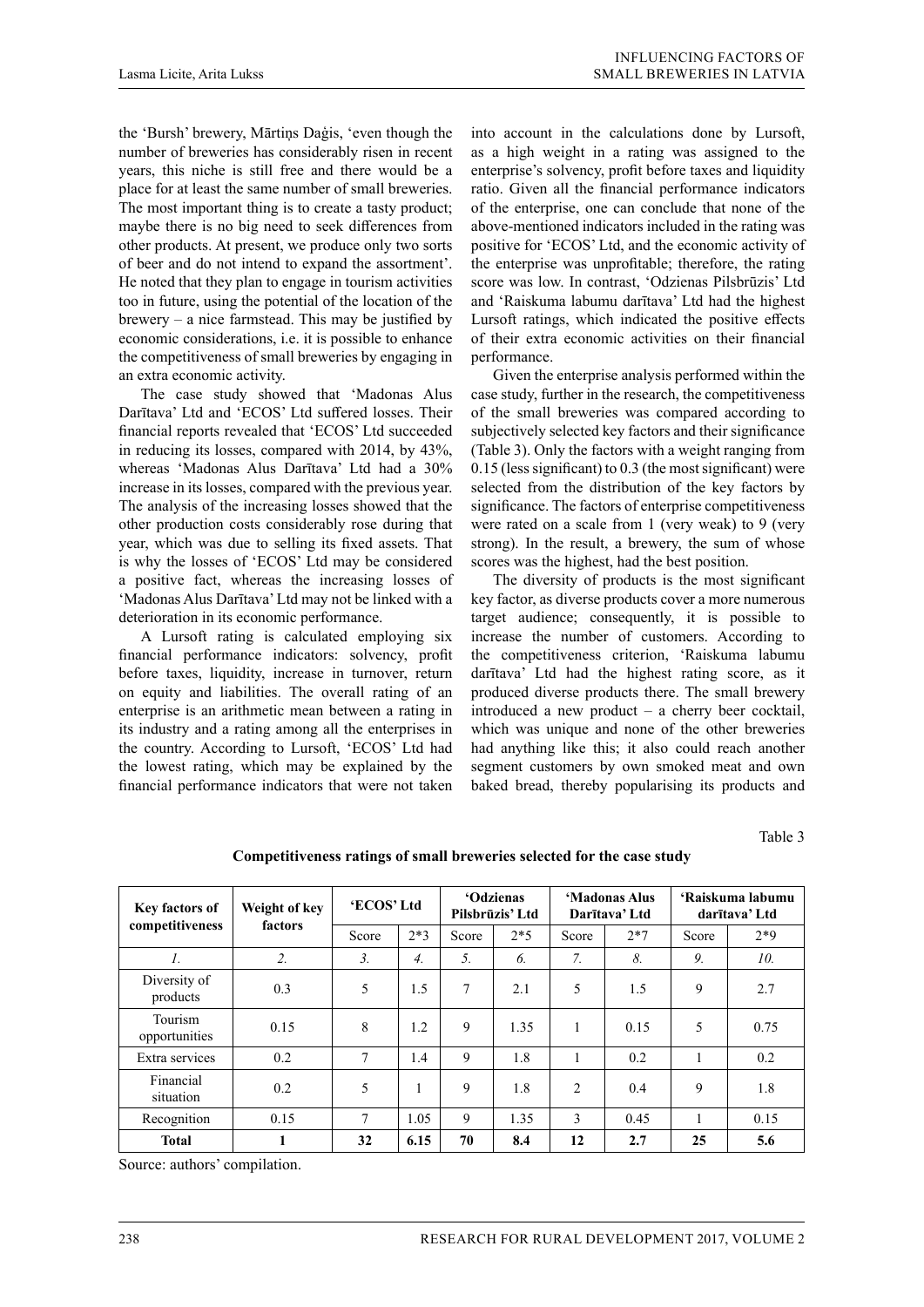contributing to the recognition of the enterprise. 'Odzienas Pilsbrūzis' Ltd produced both alcoholic and non-alcoholic beverages. The beer production technology at 'Odzienas Pilsbrūzis' Ltd was different, as it used more hops that created a bitter taste; for this reason, this beer was popular among those consumers who preferred a bitter taste. The other small breweries dealt only with beer production – 'Madonas Alus Darītava' Ltd made the classical, light 'Baudala' beer, while 'ECOS' Ltd – the light and dark 'Bursh' beer.

Mostly those breweries that were located outside urban areas had opportunities for tourism services. For example, 'Odzienas Pilsbrūzis' Ltd attracted tourists by means of the adjacent manor house, while 'ECOS' Ltd – by means of the River Aiviekste and nature. 'Raiskuma labumu darītava' Ltd was also located outside urban areas, yet it should develop tourism services.

A guest house belonging to 'Odzienas Pilsbrūzis' Ltd and the potential rental of premises in the case of 'ECOS' Ltd, as well as the vicinity of the manor house belonging to 'Odzienas Pilsbrūzis' Ltd and a tradition established by the enterprise – the celebration of the winter and summer solstices and Easter – may be attributed to extra services.

An essential factor influencing competitiveness is the recognition of small breweries in Latvia, which is affected by marketing activities implemented. According to this criterion, 'Raiskuma labumu darītava' Ltd had the lowest score, as it had no enterprise website, while 'Madonas Alus Darītava' Ltd made insignificant activity in social network accounts, which did not contribute to its recognition.

The competitiveness ratings shown in Table 3 allow concluding that 'Madonas Alus Darītava' Ltd had low scores for almost all the key factors of competiveness, which indicated the need to enhance its assortment of products and marketing communication as well as to consider introducing extra services, including tourism.

The products produced by 'Odzienas Pilsbrūzis' Ltd do not directly compete with the products of

the randomly selected breweries owing to their taste specifics – the beers have a specific, bitter taste that is preferred by a certain target audience. At the same time, the beer produced by 'ECOS' Ltd has taste nuances, yet, in general, it has the conventional taste of beer. The products and economic performance of 'Madonas Alus Darītava' Ltd and 'ECOS' Ltd are similar. 'Raiskuma labumu darītava' Ltd has developed and enhanced its assortment of products, which gives it advantages in comparison with other breweries.

## **Conclusions**

- 1. Most breweries in Latvia qualify for the status of small brewery, including home breweries, the output of which is considerably lower. This means that it is urgent to introduce the status of microbrewery in Latvia, as those home breweries that wish to enter the market and sell their products in small quantities have to undergo the same bureaucratic procedures as larger ones.
- 2. Even though small breweries operate in the craft segment and their operation differs from that of large ones, yet the small breweries are influenced by the activity of large breweries in the market, which was proved by the decrease in the market share of Aldaris in Latvia in 2014; in the result, the number of new small breweries increased.
- 3. The brewing industry in Latvia is positively affected by beer drinking traditions, which can contribute to the stable operation and development of small breweries in future.
- 4. Small breweries have competitive advantages, which contribute to the promotion of their products in the market. It is due to the quality and assortment of their products, as well as extra economic activities, which contribute to the recognition of the enterprises.
- 5. It is advisable to make further research to determine demand for the craft beers in Latvia, as it can affect the development of small breweries.

## **References**

- 1. Aquilani, B., Laureti, T., Poponi, S., & Secondi, L. (2015). Beer choice and consumption determinants when craft beers are tasted: An exploratory study of consumer preferences. *Food Quality and Preference.*  41, 214 – 224. DOI: 10.1016/j.foodqual.2014.12.005.
- 2. Ascher, B. (2012). *Global Beer: The Road to Monopoly*. Retrieved February 2, 2017, from: http://www. assobirra.it/press/wp-content/ar2012\_assobirra1.pdf.
- 3. AssoBirra (2014). *Annual report 2013*. Retrieved February 22, 2017, from: http://www.assobirra.it/press/ wp-content/ar2013-assobirra\_03-09.pdf.
- 4. Brager, D., & Greco, J. (2011, January). *Millennials Redefine the Alcoholic Beverage Landscape*. Retrieved February 22, 2017, from: http://www.nielsen.com/us/en/insights/news/2011/millennials-redefine-thealcohol-beverage-landscape.html.
- 5. Bryman, A. (2008). *Social Research Methods*. Oxford: Oxford University Press.
- 6. *Does beer industry have a future in Latvia* (2015). Retrieved February 22, 2017, from: http://www.aldaris. lv/assets/upload/userfiles/files/Aldara%20prezentacijaPetijums%20par%20alus%20tirgu.pdf.